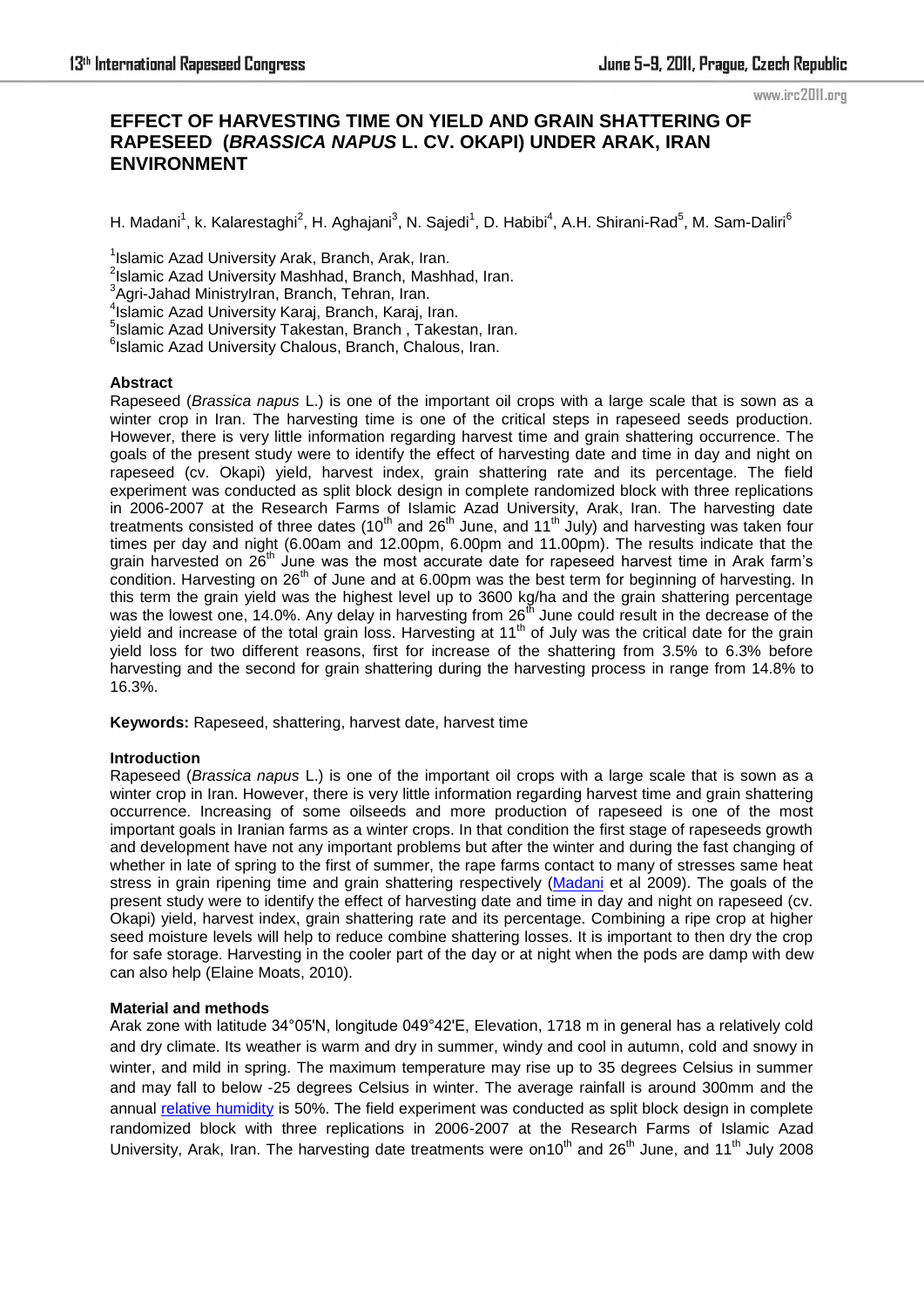www.irc2011.org

as harvesting dates and harvesting for cut the rapeseed (cv. Okapi) whole plants were based on four times per day and night time 6.00 and 12.00 pm and 6.00, 11.00 pm.

## **Results and discussion**

Seed water content [\(Table 2\)](http://www.scielo.br/scielo.php?script=sci_arttext&pid=S0103-90161994000200016#tab1) was high at June 10<sup>th</sup> at all day time by 20%. Shattering rate was least at the same date by 166 to 195 kg/ha for D1T4 interaction and T1, T3, T4 simple effects at physiological maturity stage. The results indicate that the grain was harvested on  $26<sup>th</sup>$  June showed the most accurate date for rapeseed harvest date in Arak farm's condition. Harvesting on  $26<sup>th</sup>$  of June and at 6.00pm was the best period for beginning to harvesting start operation. In this term the grain yield was the highest level up to 3600 kg/ha and the grain shattering percentage was the lowest one, 14.0%. Any delay in harvesting from  $26<sup>th</sup>$  June could result in the decrease of the yield and increase of the total grain loss. Harvesting at 11th of July was the critical date for the grain yield loss for two different reasons, first for increase of the shattering from 3.5% to 6.3% before harvesting and the second for grain shattering during the harvesting process in range from 14.8% to 16.3%. Delay in harvesting from morning to noon time at all sowing date were shown the increase in seed shattering pre and during the harvest operation. Shattering rate in D2 harvest date was more susceptible to cutting operation at afternoon and evening times (fig 1, left). According to figure 1 (right), for late harvest time (July 11<sup>th</sup>) the trend of pre-harvest shattering curve was grown from noon to evening time. There are two important results for grain shattering happen. The first, is the importance of prefer better harvest time to reduce of grain shattering specially when the harvest date was run from day time to evening time. Second is depended to cutting operation time on farms. That is very important for attention to time for harvest, that noon time harvesting is the very first cause for increase of total seed shattering rate.

|  | Table1. Effect of harvesting date and time on rapeseed shattering index |
|--|-------------------------------------------------------------------------|
|  |                                                                         |

|                        |                | МS            |                  |                          |                    |                          |                          |
|------------------------|----------------|---------------|------------------|--------------------------|--------------------|--------------------------|--------------------------|
| SOV                    | DF             | Seed<br>yield | HI               | Seed<br>water<br>content | Shattering<br>rate | Shattering<br>percentage | preharvest<br>Shattering |
| Replication            | $\overline{2}$ | 1944165       | 412.88           | 20                       | 932.30             | 5.64                     | 1.39                     |
| Harvesting<br>date(D1) | 2              | 2217648*      | 748**            | 78 *                     | 4269.23<br>$***$   | 21.08*                   | 241.02**                 |
| Error a                | 4              | 30951         | 38               | 7                        | 4052.74            | 3.04                     | 0.94                     |
| Harvesting<br>time(D2) | 3              | 50329*        | 19 <sub>ns</sub> | 3 <sub>ns</sub>          | 200.79*            | 0.39ns                   | 0.66ns                   |
| Error b                | 6              | 10167         | 17               | 2                        | 1674.76            | 1.30                     | 0.28                     |
| Interaction            | 6              | 66739*        | $32$ ns          | $0.96$ ns                | 2062.49 *          | $3.31*$                  | 0.59 <sub>ns</sub>       |
| Error                  | 12             | 21285         | 17               | 4                        | 1135.85            | 1.78                     | 0.67                     |
| CV%                    |                | 15            | 12               | 10                       | 16.9               | 8.44                     | 17.02                    |

Significant at 5 and 1% probability levels, respectively



Fig 1: Effect of harvesting date and time on shattering rate (left) and shattering pre-harvest time (right).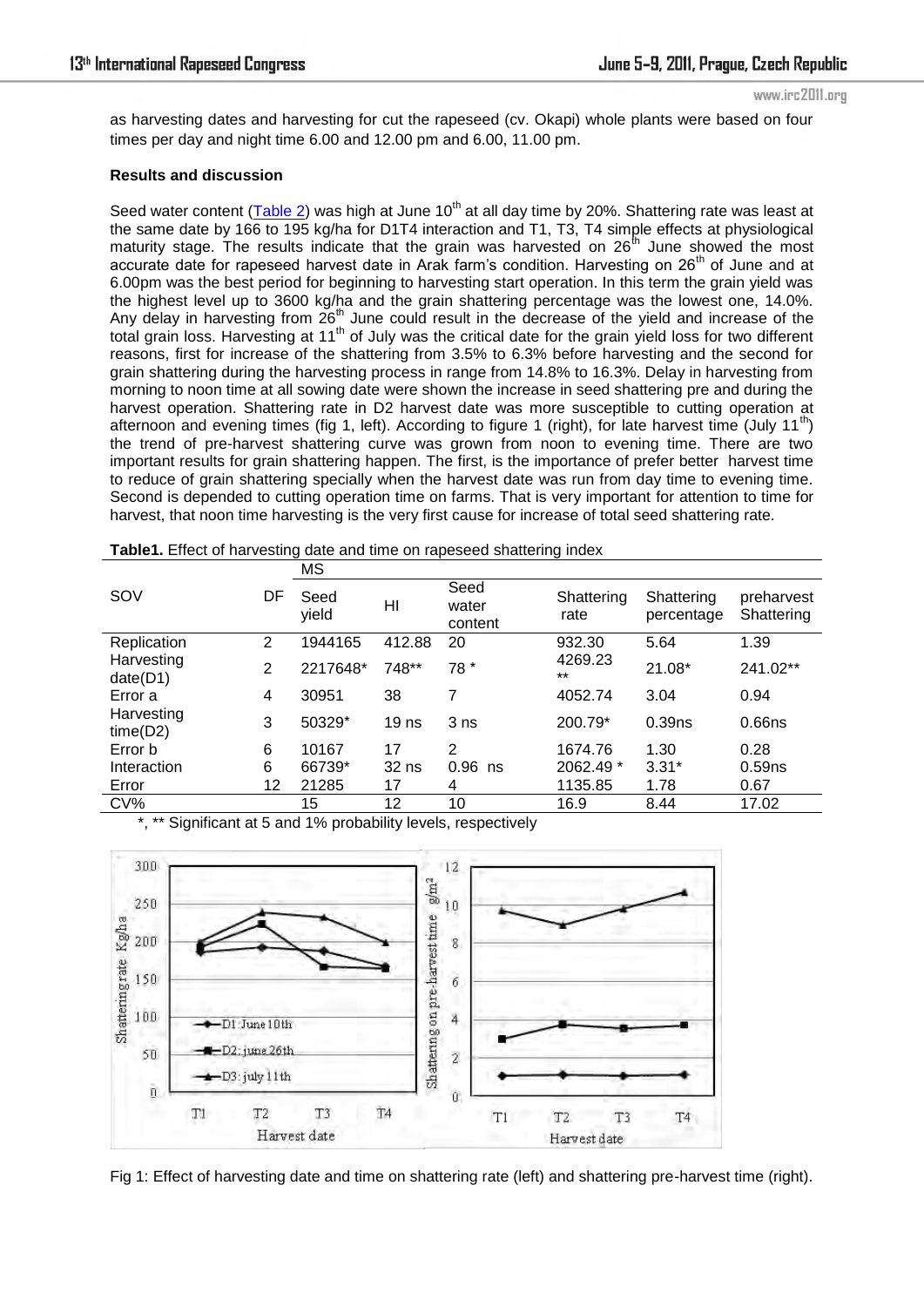www.irc2011.org

| Treatments                      | Seed<br>Yield Kg/ha | HI%               | Seed water<br>content % | Shattering<br>rate Kg/ha | Shattering<br>percentage% | Shattering<br>on<br>pre-<br>harvest time<br>$g/m^2$ |
|---------------------------------|---------------------|-------------------|-------------------------|--------------------------|---------------------------|-----------------------------------------------------|
| Harvest date                    |                     |                   |                         |                          |                           |                                                     |
| D1:<br>June<br>10th             | 2595.16 c           | 36.78 b           | 20.29a                  | 200.27 b                 | 13.798 c                  | 1.100c                                              |
| D <sub>2</sub> :June<br>26th    | 3454.75 a           | 50.69a            | 18.46 b                 | 180.08 c                 | 14.790 b                  | 3.517 b                                             |
| D3:July 11                      | 3009.16 b           | 50.21a            | 15.26 c                 | 217.77 a                 | 16.287 a                  | 9.783a                                              |
| Harvest time                    |                     |                   |                         |                          |                           |                                                     |
| T1:06 am                        | 3087.77 a           | 46.68 a           | 19.22 a                 | 195.73 b                 | 15.811 b                  | 4.589 a                                             |
| T2: 12 am                       | 2920.22 b           | 43.68 a           | 16.94 a                 | 200.21 a                 | 16.357 a                  | 4.622 a                                             |
| T3:06 pm                        | 3065.00 a           | 46.74 a           | 18.50a                  | 195.82 b                 | 15.549 b                  | 4.811 a                                             |
| T4: 11 pm                       | 3005.77 ab          | 46.49 a           | 18.34 a                 | 195.74 b                 | 15.750 b                  | 5.178 a                                             |
| $D1 \times T1$                  | 2666.66 b           | 38.53 c           | 20.00a                  | 186.76 bc                | 16.583 b                  | 1.067c                                              |
| $D1 \times T2$                  | 2550.00 b           | 36.27 c           | 20.00a                  | 192.66 bc                | 16.587 b                  | 1.133c                                              |
| $D1 \times T3$                  | 2593.33 b           | $36.03 \text{ c}$ | 20.33a                  | 187.73 bc                | 16.277 b                  | 1.067c                                              |
| $D1 \times T4$                  | 2570.66 b           | 36.30 c           | 20.83 a                 | 166.9 c                  | 16.747 b                  | 1.133c                                              |
| D <sub>2</sub> × T <sub>1</sub> | 3353.33 ab          | 48.17 ab          | 18.33 ab                | 193.50 bc                | 16.717b                   | 3.000 b                                             |
| $D2 \times T2$                  | 3260.66 ab          | 46.07 b           | 17.00 b                 | 223.93 ab                | 18.380 a                  | 3.767 b                                             |
| $D2 \times T3$                  | 3606.66 a           | 52.77 a           | 16.33 b                 | 166.73 c                 | 16.547 b                  | 3.567 b                                             |
| $D2 \times T4$                  | 3598.33 a           | 55.77 a           | 18.16 ab                | 164.66 c                 | 16.517 b                  | 3.733 b                                             |
| D3 × T1                         | 3243.33 ab          | 53.33 a           | 14.33 c                 | 200.13 b                 | 16.133 b                  | 9.700 a                                             |
| $D3 \times T2$                  | 2950.00 b           | 48.70 ab          | 14.83 c                 | 239.33 a                 | 19.203 a                  | 8.967 a                                             |
| $D3 \times T3$                  | 2995.00 b           | 51.43 a           | 15.83 c                 | 233.00 a                 | 18.823 a                  | 9.800a                                              |
| D3 × T4                         | 2848.33 b           | 47.40 ab          | 16.03 b                 | 198.63 b                 | 17.987 ab                 | 10.667 a                                            |

**Table2.** Mean comparison of harvesting date and time treatment levels

Means with the same letters are significantly difference at P (<0.05).